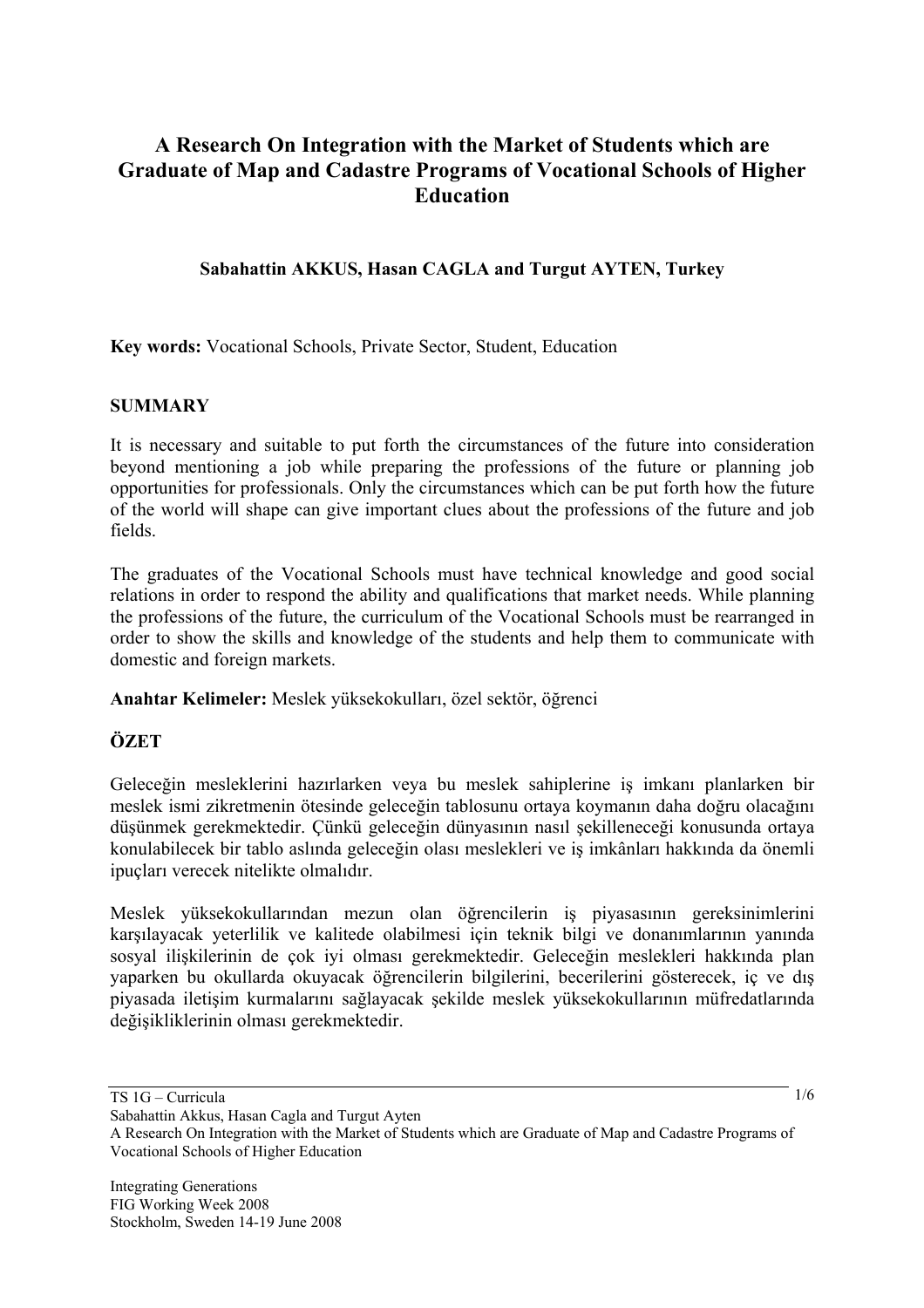# **A Research On Integration with the Market of Students which are Graduate of Map and Cadastre Programs of Vocational Schools of Higher Education**

## **Sabahattin AKKUS, Hasan CAGLA and Turgut AYTEN, Turkey**

## **1. INTRODUCTION**

Development of a country is related with the well educated and skilled manpower. Constituting an education system with high rate of schools aiming to provide skilled and qualified work power that the economic structure needs will help an economy of a country to adapt the global economy (Schulze, 1997).

Vocational schools of higher education have became more important day by day in developed countries as in Turkey which is a developing country because of the developments in technologies, rising the number of the students who want to attend universities in every year, gaining importance of the vocational and technical education in the world, and the global competition (Gürbüz, 2001).

 The education in mapping in Turkey has been given in Vocational Schools, Vocational schools of Higher Education, Geodesy and Photogrammetry departments of Engineering Faculties, and Higher Technical Mapping School of General Command of Mapping. The students of these schools are graduated respectively with the title of technician and engineer. There are also many universities which have been given the post education (URL1).

## **2. THE PROBLEMS OF THE MAPPING AND CADASTRE DEPARTMENTS**

The problems of the Mapping and Cadastre Department of Vocational schools of Higher Education in Turkey are given as the following (Çay,Çagla and İşcan, 2005):

**a) Physical Facilities:** Some of the Vocational Schools of Higher Education doesn't have the suitable buildings designed for the office and land conditions.

**b) Number of the Students:** The number of the students in mapping and Cadastre Department is increasing every year.

**c) Teaching staff:** Teaching staff aren't able to improve themselves according to the market conditions. The lack of the teaching staff is a problem and it is continuing in the Vocational Higher Schools as in Turkish Higher Education system. The most of the present teaching staff don't have academic career.

TS 1G – Curricula

Sabahattin Akkus, Hasan Cagla and Turgut Ayten

A Research On Integration with the Market of Students which are Graduate of Map and Cadastre Programs of Vocational Schools of Higher Education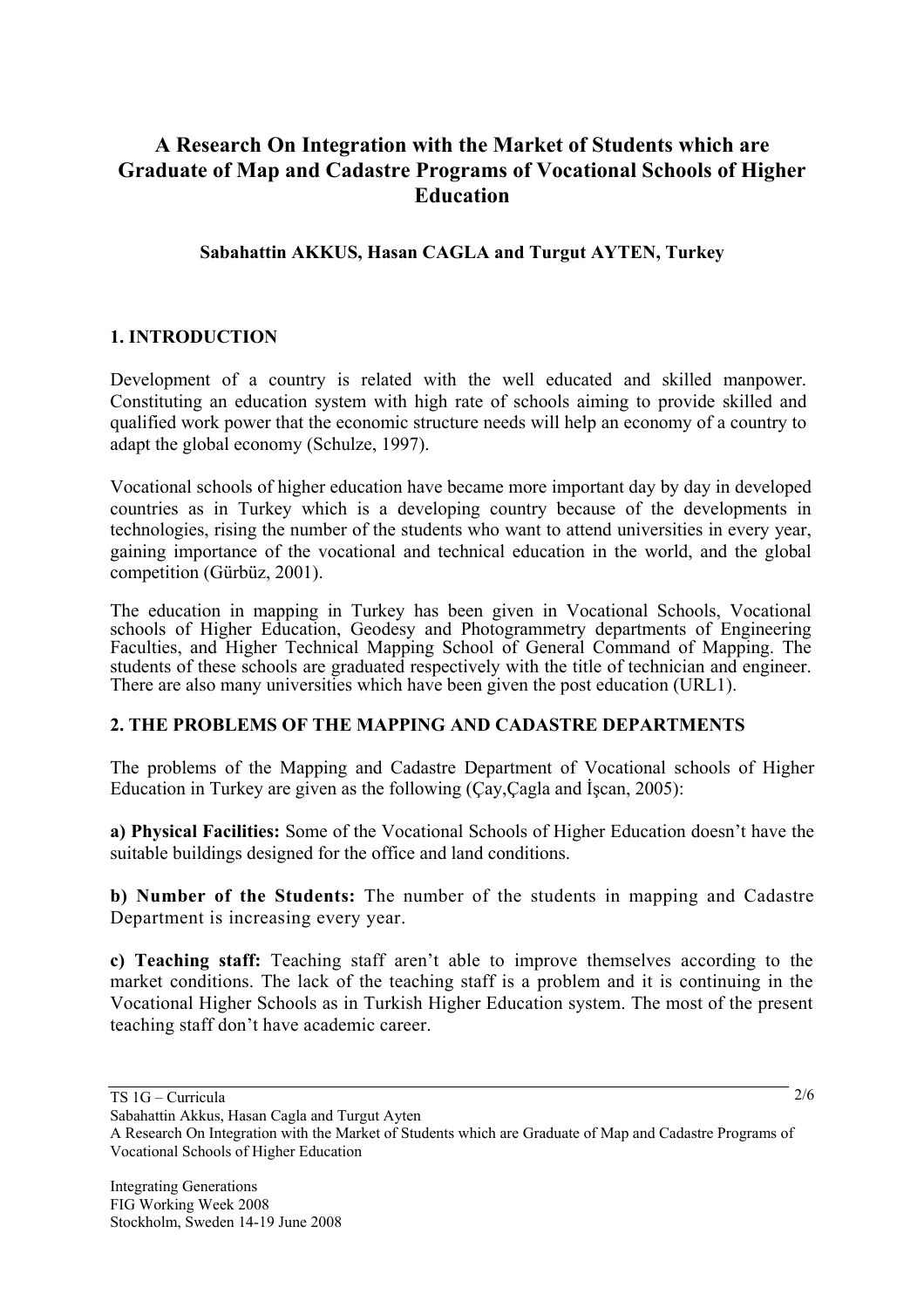**d) Equipment Facilities:** The electronic total stations which are suitable for today's survey technique are insufficient, and there is no GPS equipments in our tool laboratories.

**f) Curriculum:** Curriculum and the related applications are unable to provide the needs of the work life, and to adapt the current developments.

**g) Integration of the School and Private Sector:** the current equipment used in the private sector can't be used or aren't known by the teaching staff because rapid improvements. Although, the integration of the school and the private sector in early years was insufficient, it has increased today. Studies at this point will be useful to the economy of the country.

**h) Employment of the Graduates:** The graduates of this department have faced difficulties finding a job at the institutes of the government because of the staff policy, and on the other hand, private sector hasn't given enough money to their staff.

**i) Graduate Transfer to Faculty Departments:** Graduate Transfer Exam for the Faculty Departments which is done by the Centre of Student Choosing and Placement is not sufficient to provide the demands (Köktürk at all, 2005)**.** 

**j) Employment Rights:** The graduates of the Mapping and Cadastre department from the Vocational Higher Schools get the title of technician, but they have no status in "The Law of Civil Servants" law no:657, and there isn't any difference between the high school graduates and higher school graduates in duration of military service.

**k) Student–Market Relation:** The students who were graduated by the teaching staff who are unable to update themselves for the market are insufficient for the market conditions.

## **3. THE RELATIONSHIP BETWEEN THE STUDENTS OF MAPPING AND CADASTRE DEPARTMENT OF VOCATIONAL HIGHER SCHOOLS AND THE MARKET**

There are more than 100 state and private universities, and 616 vocational higher schools in Turkey. 31 of the vocational higher schools were modernized by the Industrial Education Projects of Council of Higher Education and World Bank. For that reason, 6,5 % of the vocational Higher Schools have enough workshops and laboratory facilities (URL2). The other Vocational Higher Schools have many deficiencies. The leading deficiencies among these are the lack of the self confidence of students and the teaching staff. The reasons of the lack of the self confidence are given as the following:

- **1-** The relationship between the lecturer and the market is almost nothing or none.
- **2-** Having a very fast improvement of the equipments in the private sector, the teaching staff can't use the new equipment or don't know anything about the new equipment.
- **3-** The teaching staff can't improve and adapt themselves to the market conditions.

TS 1G – Curricula

Sabahattin Akkus, Hasan Cagla and Turgut Ayten A Research On Integration with the Market of Students which are Graduate of Map and Cadastre Programs of Vocational Schools of Higher Education

<sup>3/6</sup>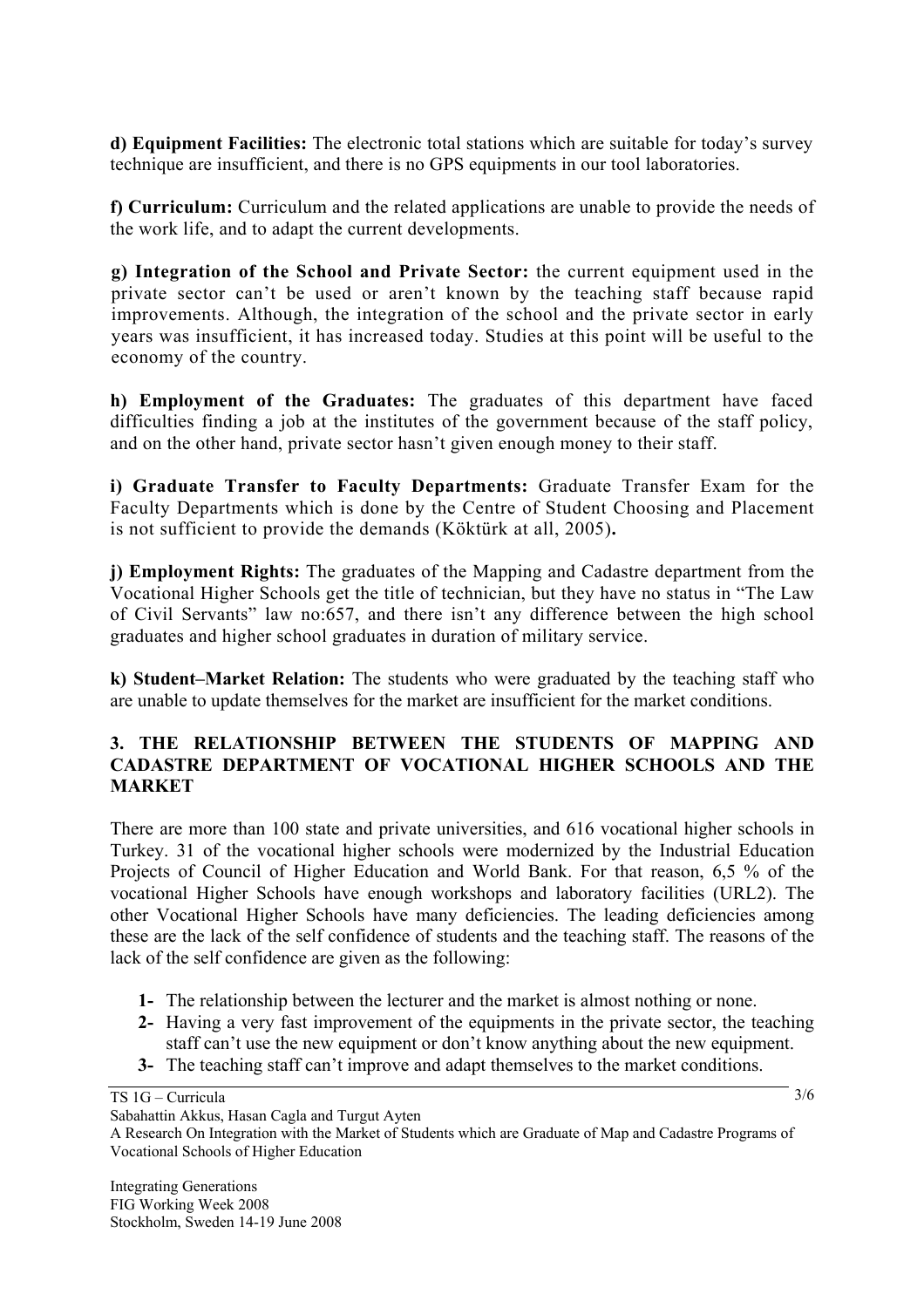**4-** The students who are graduated by the insufficient teaching staff who are far away the latest technology can't learn anything new, so they can't take part in the working life.

Because of the reasons above students haven't been aimed to get or increase professional skills. The most of the students in the Vocational High Schools consider their education important. The wrong perceptions and the lack of market relation plays important role on the unsuccessfulness and the self confidence of the graduates.

## **3.1. Expectations of the Market from the Graduates of the Vocational Higher Schools**

It is possible to list the expectations of the private sector or employers from the Graduates of the Vocational Higher Schools as below.

- **1-** Having a broad point of view to the events,
- **2-** Knows what and how to do, and when,
- **3-** Able to catch the important points and attract the attention,
- **4-** Self confident (Schiffman, 1996).

Here, what is to be taken into consideration is, the employers don't want much about the professional skills from the graduates of the Vocational Higher Schools, but they want the graduates to be open to the developments, careful and trustworthy besides the features above.

According to the questionnaire administered to the Survey Offices in Konya, the demands of the private sector are as in the following:

- The curriculum should be answer the demands of today,
- The lessons should be given to the application,
- Modern survey tools should be taught,
- Professional Software should be used in lessons.
- Students should work in a team with work ethic.

## **3.2. Expectations of the Market from the Teaching Staff of the Vocational Higher Schools**

The Ministry of Education determined the demand of the academic and specialist staff for the work areas of Turkey until the year 2023. According to the studies the demands of the private sector and the employers from the teaching staff of the Vocational Higher School for educating the technical staff who are very important in development of Turkey are as in the following(Akkuş at all, 2007):

**1.** Having international experience,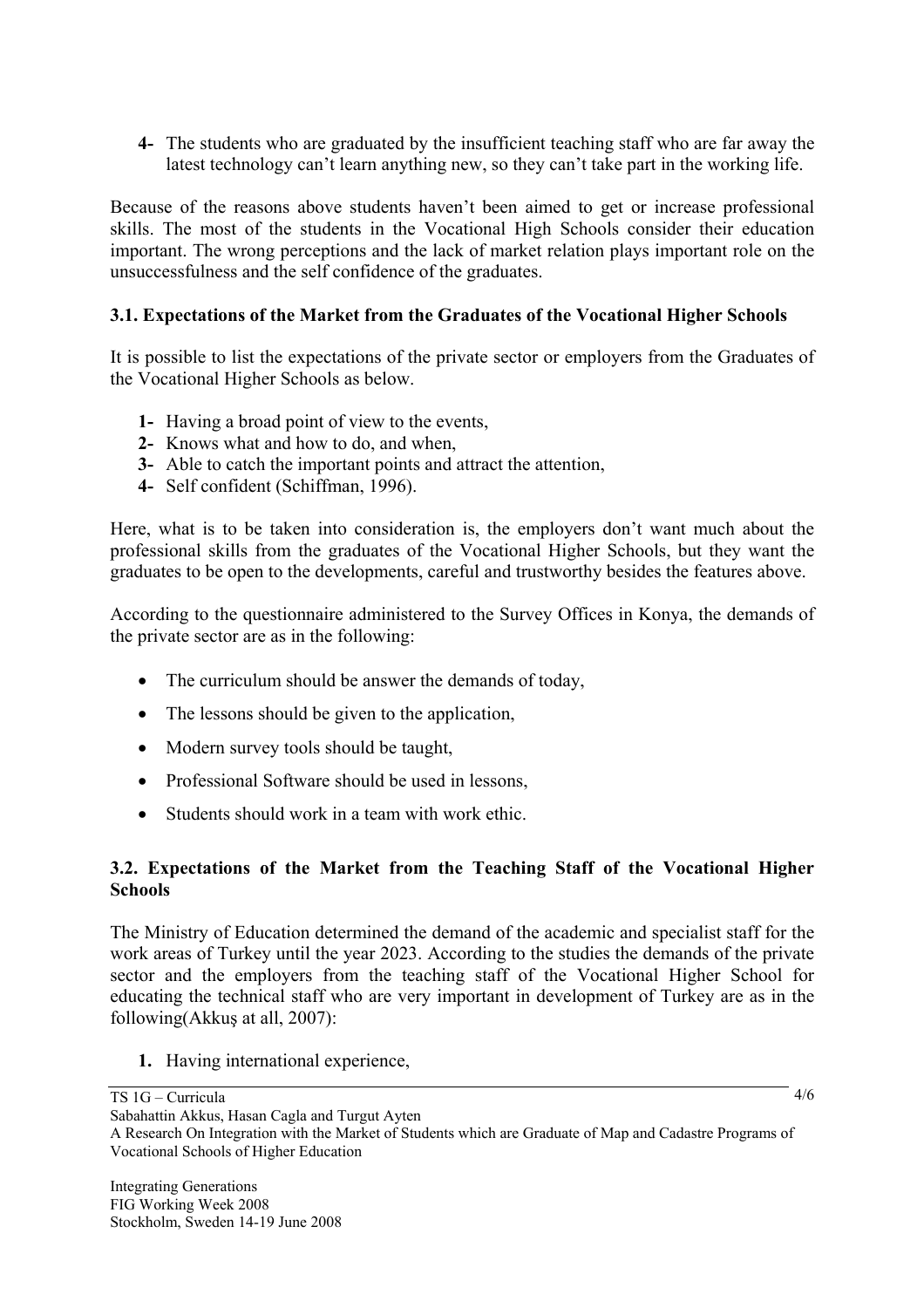- **2.** Follow the technical improvements in developed countries which are very important for our country,
- **3.** Able to transfer the new improvements in the world to students,
- **4.** Controls the students who are making applications in internship, and remove the deficiency of the student with the private sector,
- **5.** Give the student self confidence.

## **4. CONCLUSION AND PROPOSALS**

A national equivalence programme is needed to train a qualified work power.

Information and education technologies should be benefited in order to create an ideal learning environment for students.

Professional and institutional responsibilities should be come together.

Mapping and Cadastre staff is a team in most of the profession group. It is impossible to reach the success unless there is no team soul and to share the duty and responsibilities. The discipline of working and responsibility together should be taught either in office or in the land.

The curriculum and the books in Mapping and Cadastre education should be update and they should be about the modern survey tools, methods and calculations. The students should be educated in a way that can use the modern tools, equipment and software, has the skill of learning through life, has the work ethic and responsibility, be able to determine and solve the problem with modelling, and be able to perform multi-disciplinary team work (Çay,Çagla and İşcan, 2005).

The students are aimed to have enough law knowledge about their field in order to solve the professional problems with law besides their technical knowledge. For that, the lessons like Law, Communication, Work Ethic, and Management and Organisation are needed at schools.

The education duration must be increased from 2 to 3 in order to increase the application and the quality. In first and second years theoretical lessons should be given and in the first half of the third year, application projects should be performed and in the second half of the third year, the student should work as interns and make applications in private sectors or public institutions.

The educated people having perfect human relations have been needed too much in this information century. The competition superiority is related with the integration of the market and the skilled middle staff who are educated from vocational higher schools, and locomotive of development.